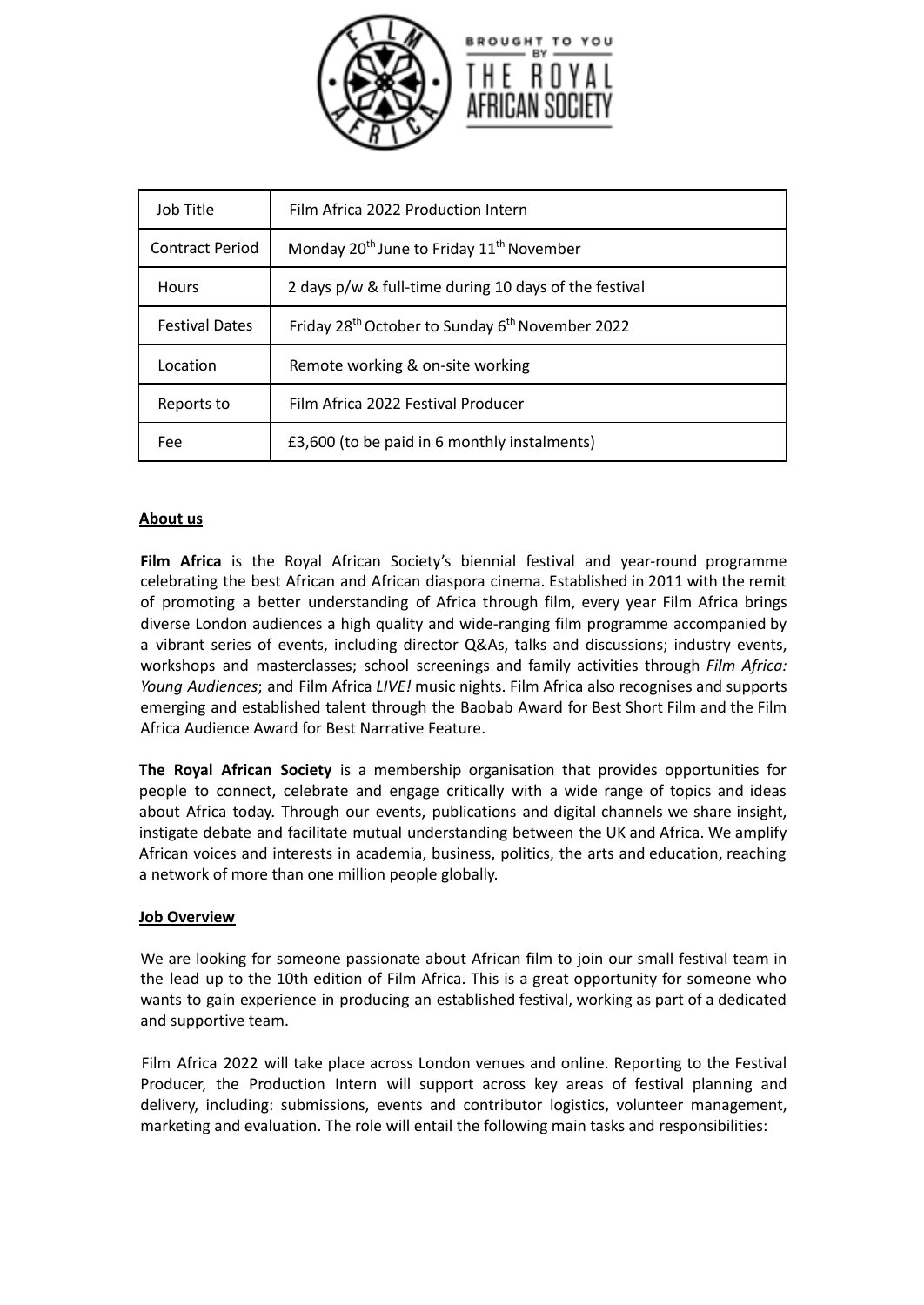



# **Production**

- Assist with the creation of the Film Africa 2022 production schedule.
- Assist the Festival Producer in the overall planning and delivery of the festival.
- Conduct any other relevant tasks as requested by the Festival Producer.

## **Events & Contributor Logistics**

- Assist with the planning and delivery of all virtual and live festival events, including the Opening and Closing ceremony and Baobab Award jury screening.

- Collate biographies and headshots of all festival contributors, and compile speakers' briefings and programme notes in a timely manner.

- Coordinate the complimentary ticket system for venue screenings.

### **Marketing & Communications**

- Manage the Film Africa info email account and answer general queries.
- Respond to all eligible submissions on FilmFreeway by the stated notification date.
- Collate marketing collateral for all selected films, including successful submissions.
- Support the successful delivery of the festival marketing strategy, as required.

- Work on the back end of the Film Africa site as part of our website revamp project to transfer and categorise content from the current website in a consistent and uniform manner.

### **Volunteer Management**

- Assist in the recruitment of approx. 20 volunteers to help with venue screenings.
- Coordinate volunteers' availability and create and maintain the rota schedule.
- Manage volunteers' induction, and create and disseminate volunteer festival packs.
- Create and manage a volunteers' WhatsApp group during the 10 days of the festival.

### **Evaluation**

- Submit an evaluation and feedback report after completion of Film Africa 2022.
- Ensure volunteers are trained up in effective QuickTapSurvey use.
- Gather and record audience and contributor feedback from informal conversations.
- Support the monitoring and evaluation of the festival in other ways, as required.

### **Person specification**

The successful applicant for this role will have the following skills, attributes and experience:

### **Experience**

Experience working in events / festivals / the cultural sector E Experience in watching and discussing a diverse range of films D Experience using a range of social media platforms D